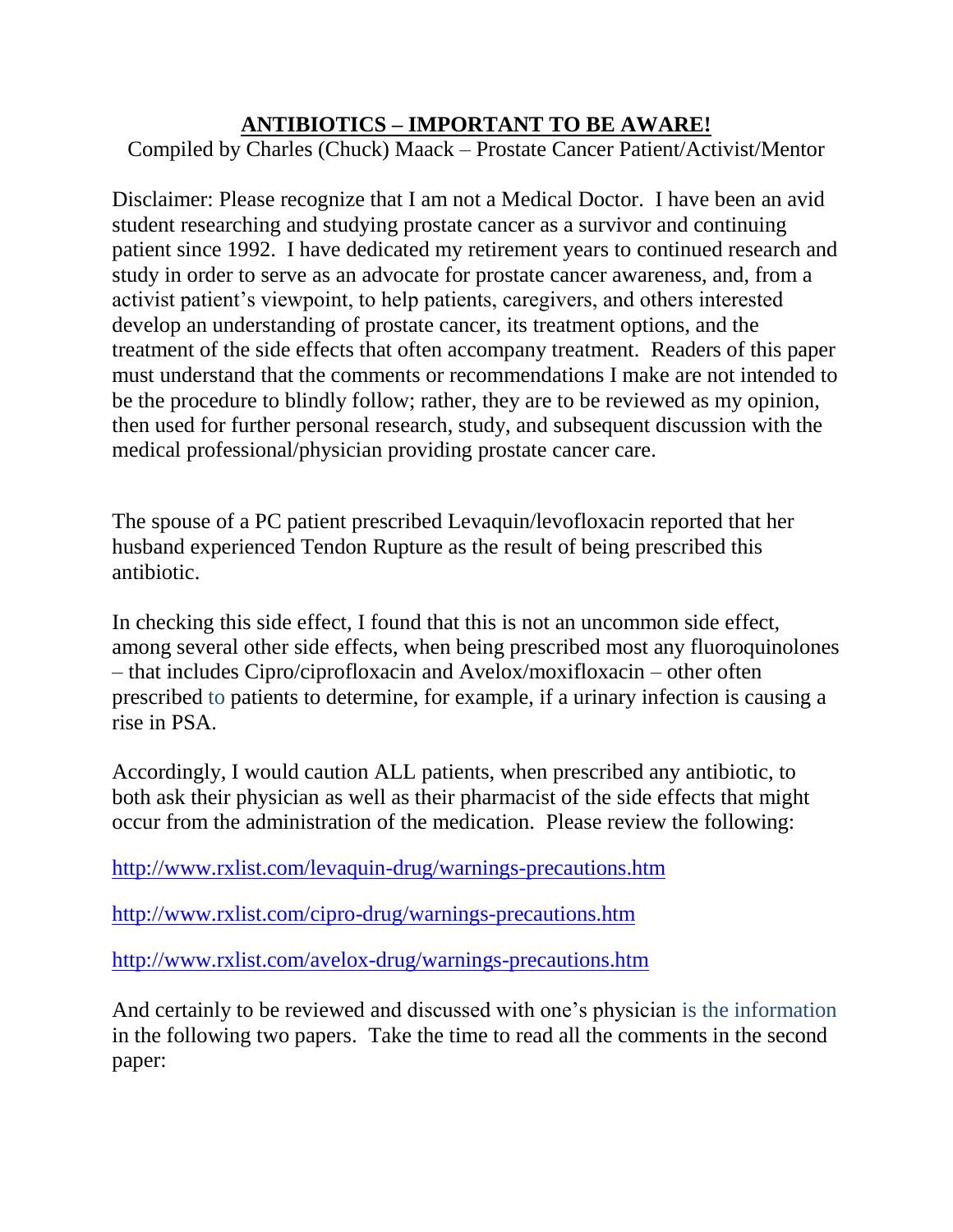## **<http://tinyurl.com/9mod8oh>**

I would expect that when a patient picks up his prescription of any fluoroquinolones from his pharmacy a warning regarding tendon rupture and other side effects should be provided with the prescription, but the prescribing physician should have also explained the side effects that might be experienced and, if so, at what point should one immediately stop the medication. If you always purchase all your medications from the same pharmacy, there are usually safeguards programmed into their computers to recognize when a new medication being prescribed may be contrary to other medications already prescribed, thus the pharmacist will then direct your attention to this problem. From information in the foregoing paper, it may already be too late with damage already done that could cause problems in the indefinite future.

# **FURTHER CONSIDERATIONS:**

**Prevention ahead of time**: Cranberry products may help prevent UTIs (Urinary Tract Infections), especially those with recurrent infections, indicates a 2012 review of studies. Drinking several glasses of cranberry juice a day appeared to offer more protection than taking cranberry tablets. Researchers think that cranberries help prevent harmful bacteria from attaching and sticking to urinary tract cells. See: [http://tinyurl.com/q3ldcvq.](http://tinyurl.com/q3ldcvq) But read further regarding other considerations if planning on consuming cranberries or cranberry juice since the juice can also have negative effects:<http://tinyurl.com/luwnnle>**.** And a concern, of course, should also be whether the amount of cranberry in a juice will have any effect. Many cranberry juices on the market are combined with other juices, and all have sugar content for which to also be concerned.

### **Antibiotics less-toxic than fluoroquinolones:**

### D-Mannose:<http://tinyurl.com/42xc2ou>

Guidelines recommend using **nitrofurantoin** or **trimethoprin-sulfamethoxazole** as first-line antibiotic treatments for UTIs. Fluoroquinolones (such as ciprofloxacin) are now only recommended when other antibiotics are not appropriate. See: <http://tinyurl.com/q3ldcvq>